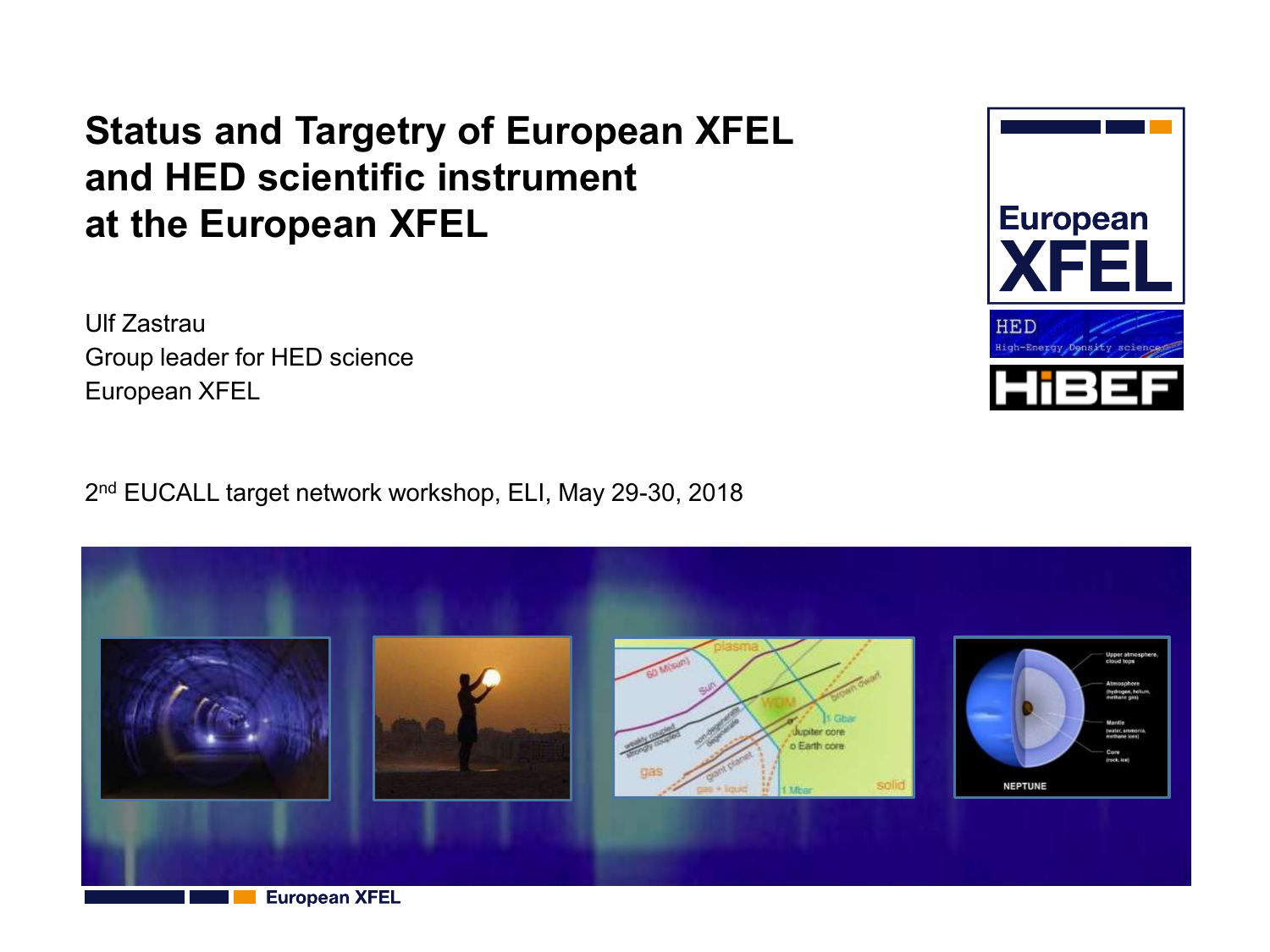### **European XFEL—a leading new research facility**

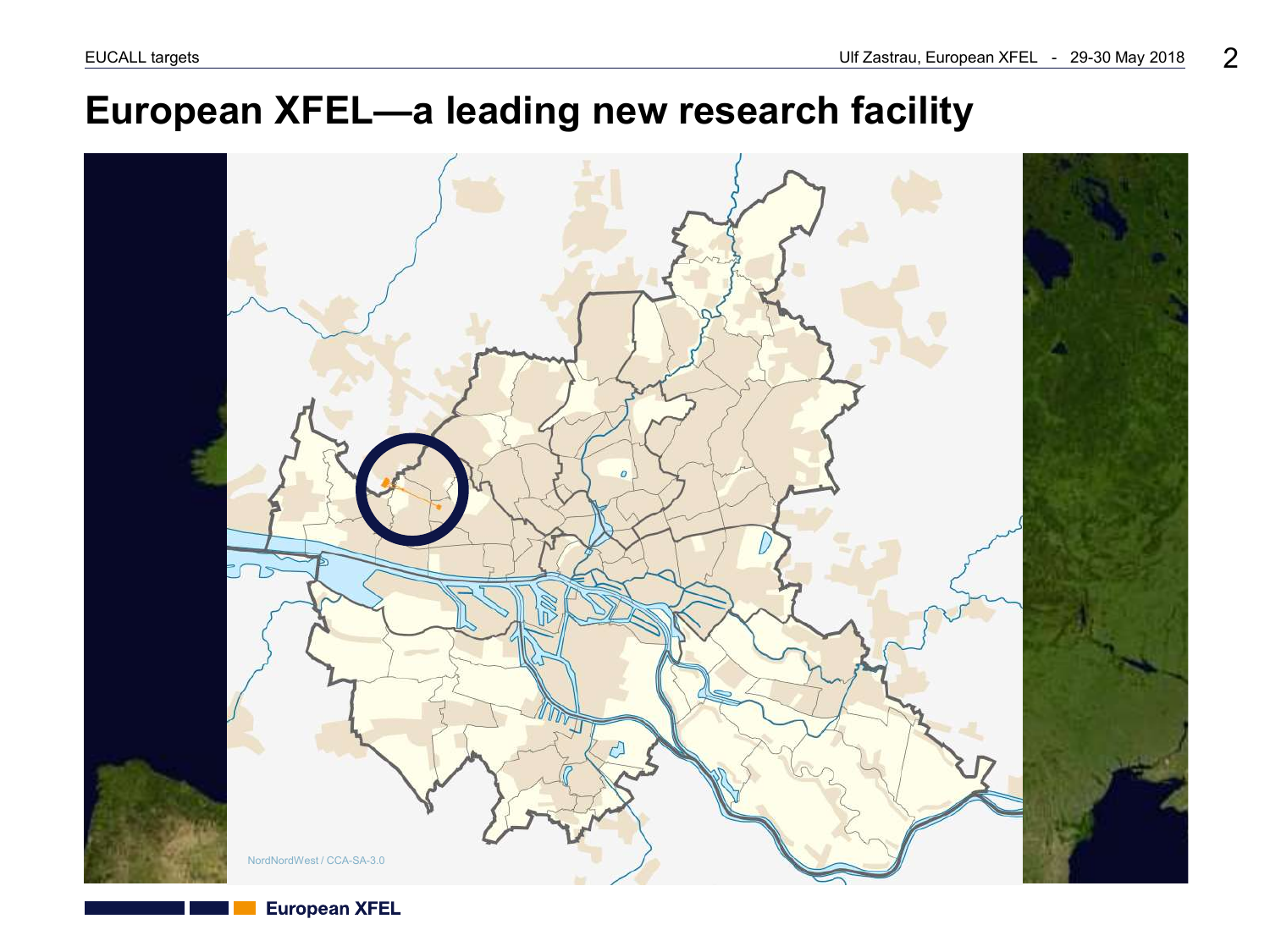### **How it works: a closer look at the facility**



**European XFEL**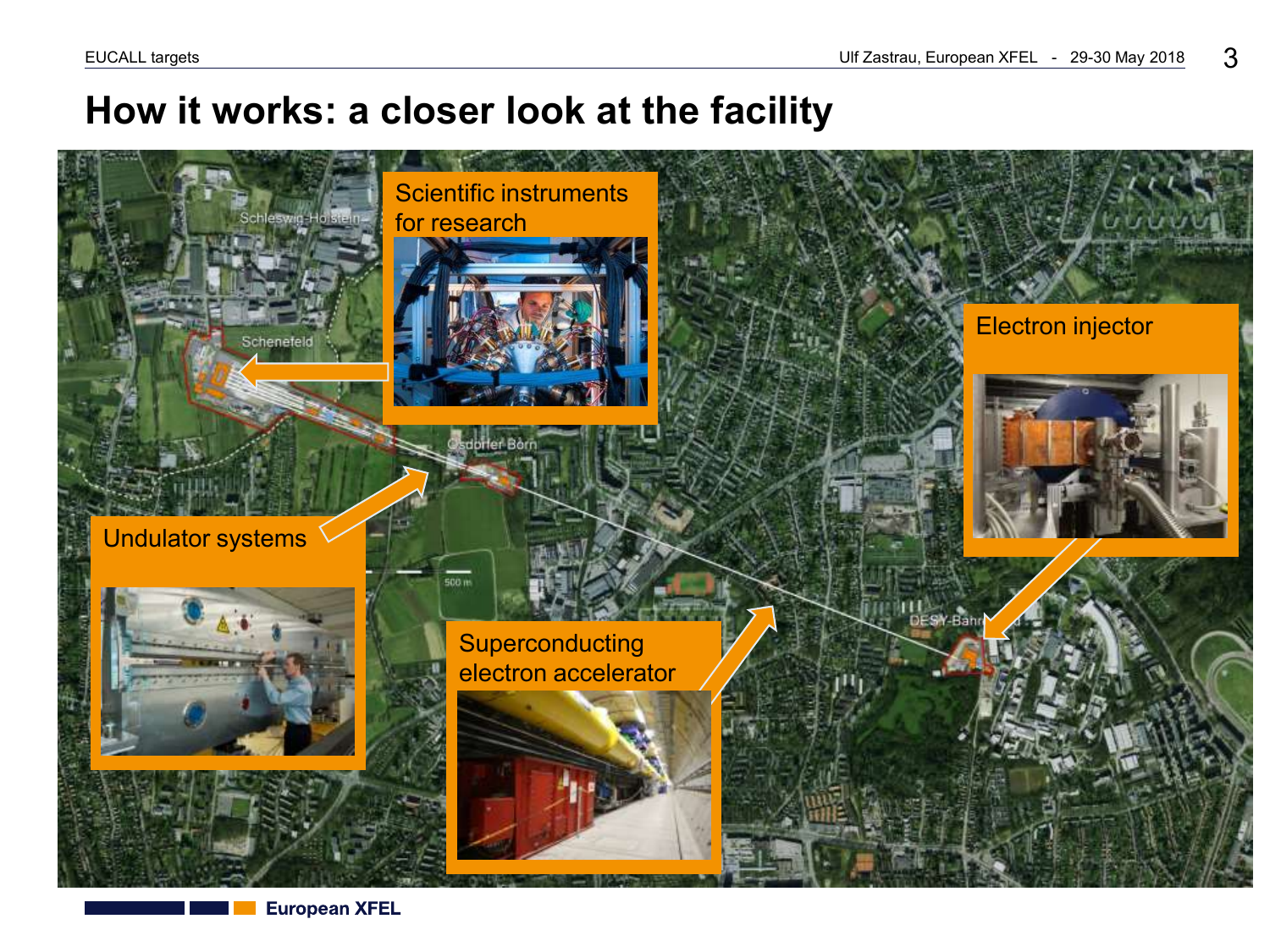### **European XFEL: beamlines and instruments**



Cool down of accelerator modules to  $2 K$  Dec. 2016 9 keV lasing SASE1, 1 mJ / 30 bunches June 2017 Commissioning SASE1 FXE/SPB July 2017 **First experiments at SASE1** Sept. 2017 First lasing in SASE 3  $(900 \text{ eV} 2 \text{ mJ})$  Feb. 2018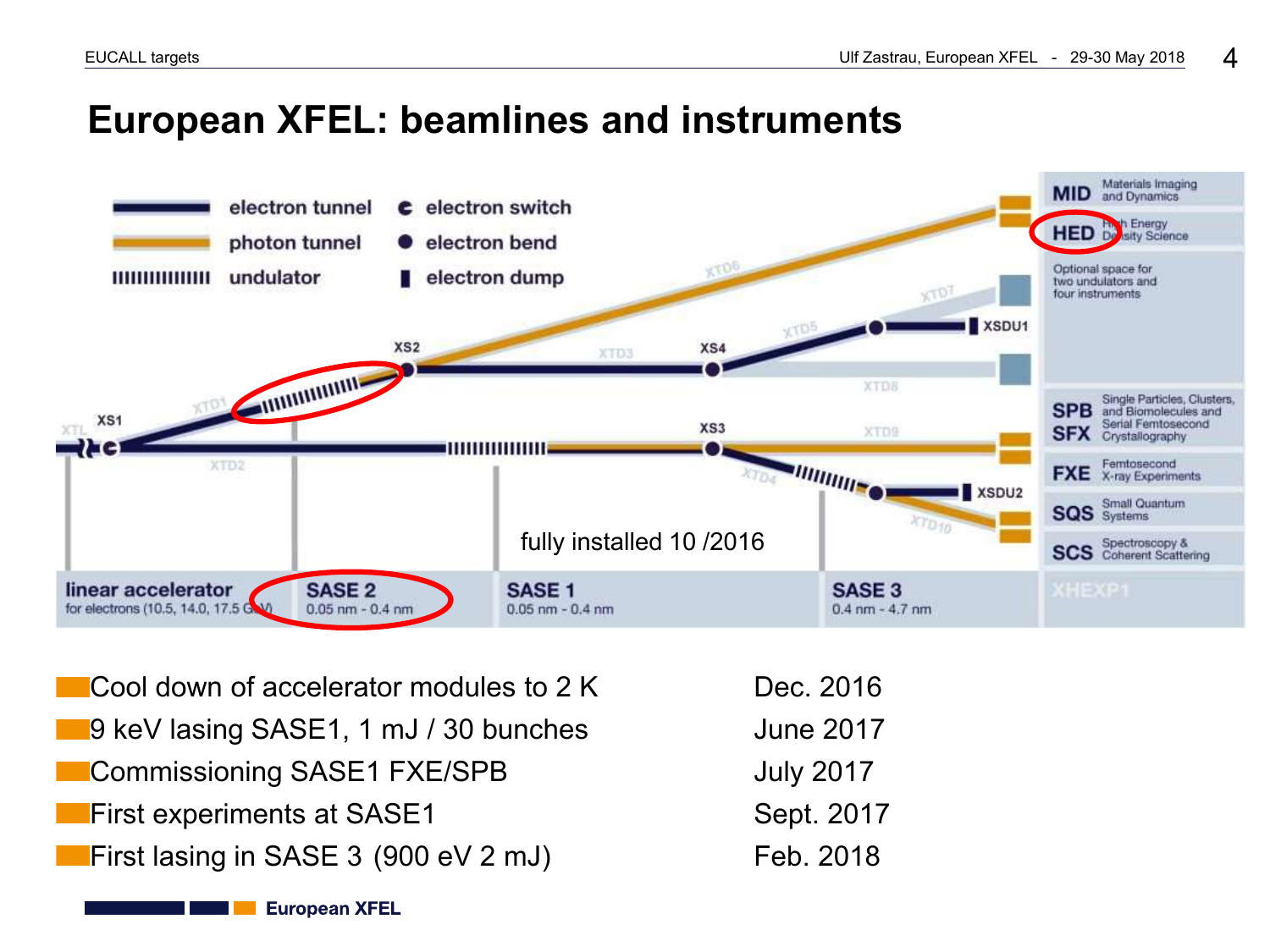## **Simultaneous lasing at SASE-1,2,3 - May 2nd**

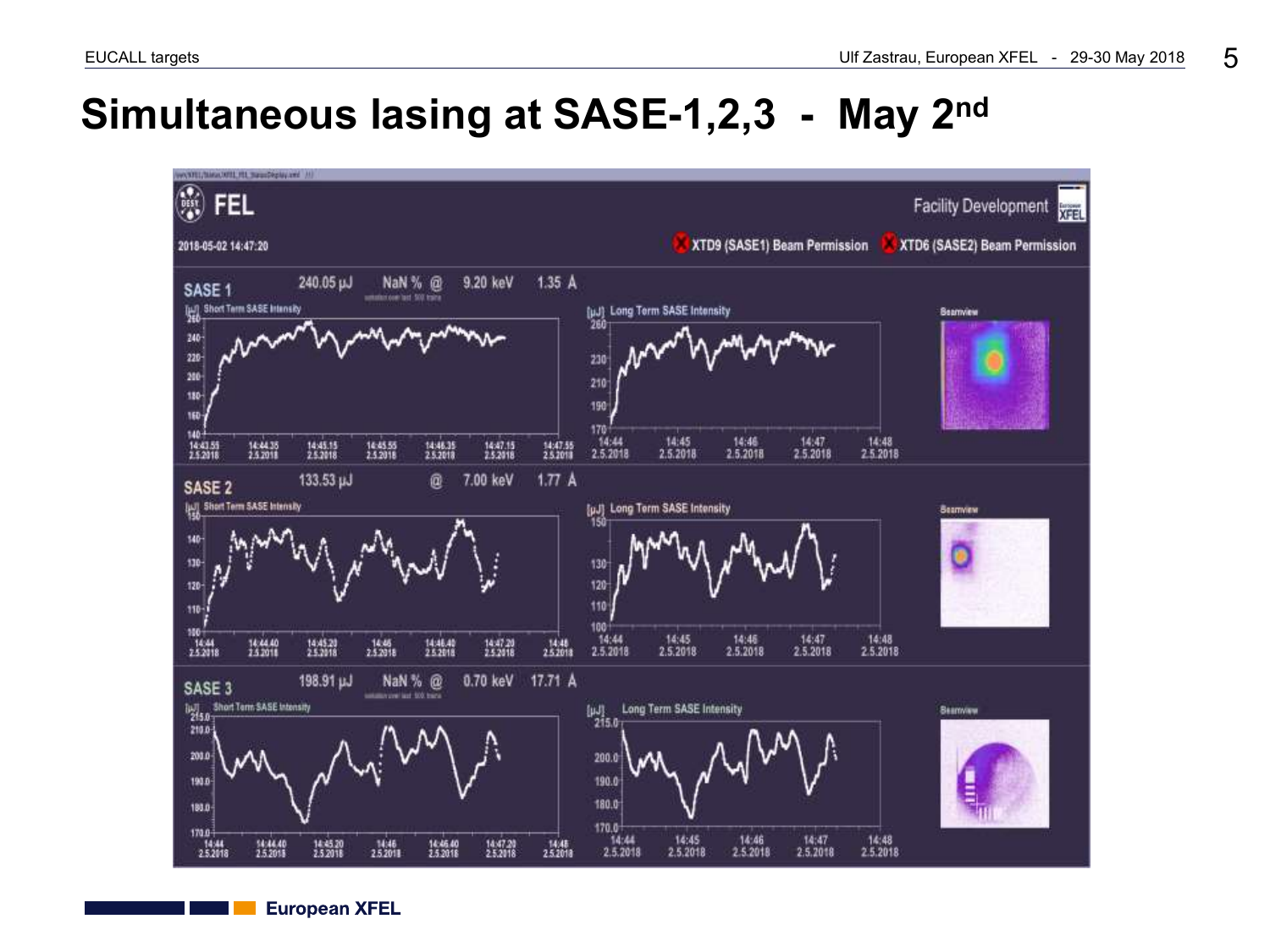### **Third Call for proposals is currently open**

#### **First time including all 6 scientific instruments**

Beamtime will be allocated to successful proposals in November and December 2018 and from the beginning of February to the end of June 2019.

The following scientific instruments will be made available during this period:

[Femtosecond X-Ray Experiments \(](https://www.xfel.eu/facility/instruments/fxe)**[FXE](https://www.xfel.eu/facility/instruments/fxe)**[\)](https://www.xfel.eu/facility/instruments/fxe) at Beamline SASE1 [Single Particles, Clusters, and Biomolecules and Serial Femtosecond](https://www.xfel.eu/facility/instruments/spb_sfx)  [Crystallography \(](https://www.xfel.eu/facility/instruments/spb_sfx)**[SPB/SFX](https://www.xfel.eu/facility/instruments/spb_sfx)**[\)](https://www.xfel.eu/facility/instruments/spb_sfx) at Beamline SASE1

**[High Energy Density Matter \(](https://www.xfel.eu/facility/instruments/hed)[HED](https://www.xfel.eu/facility/instruments/hed)[\)](https://www.xfel.eu/facility/instruments/hed)** at Beamline SASE2 **[Materials Imaging and Dynamics \(](https://www.xfel.eu/facility/instruments/mid)[MID](https://www.xfel.eu/facility/instruments/mid)[\)](https://www.xfel.eu/facility/instruments/mid)** at Beamline SASE2

[Spectroscopy and Coherent Scattering \(](https://www.xfel.eu/facility/instruments/scs)**[SCS](https://www.xfel.eu/facility/instruments/scs)**[\)](https://www.xfel.eu/facility/instruments/scs) at Beamline SASE3 **[Small Quantum Systems \(](https://www.xfel.eu/facility/instruments/sqs)[SQS](https://www.xfel.eu/facility/instruments/sqs)[\)](https://www.xfel.eu/facility/instruments/sqs)** at Beamline SASE3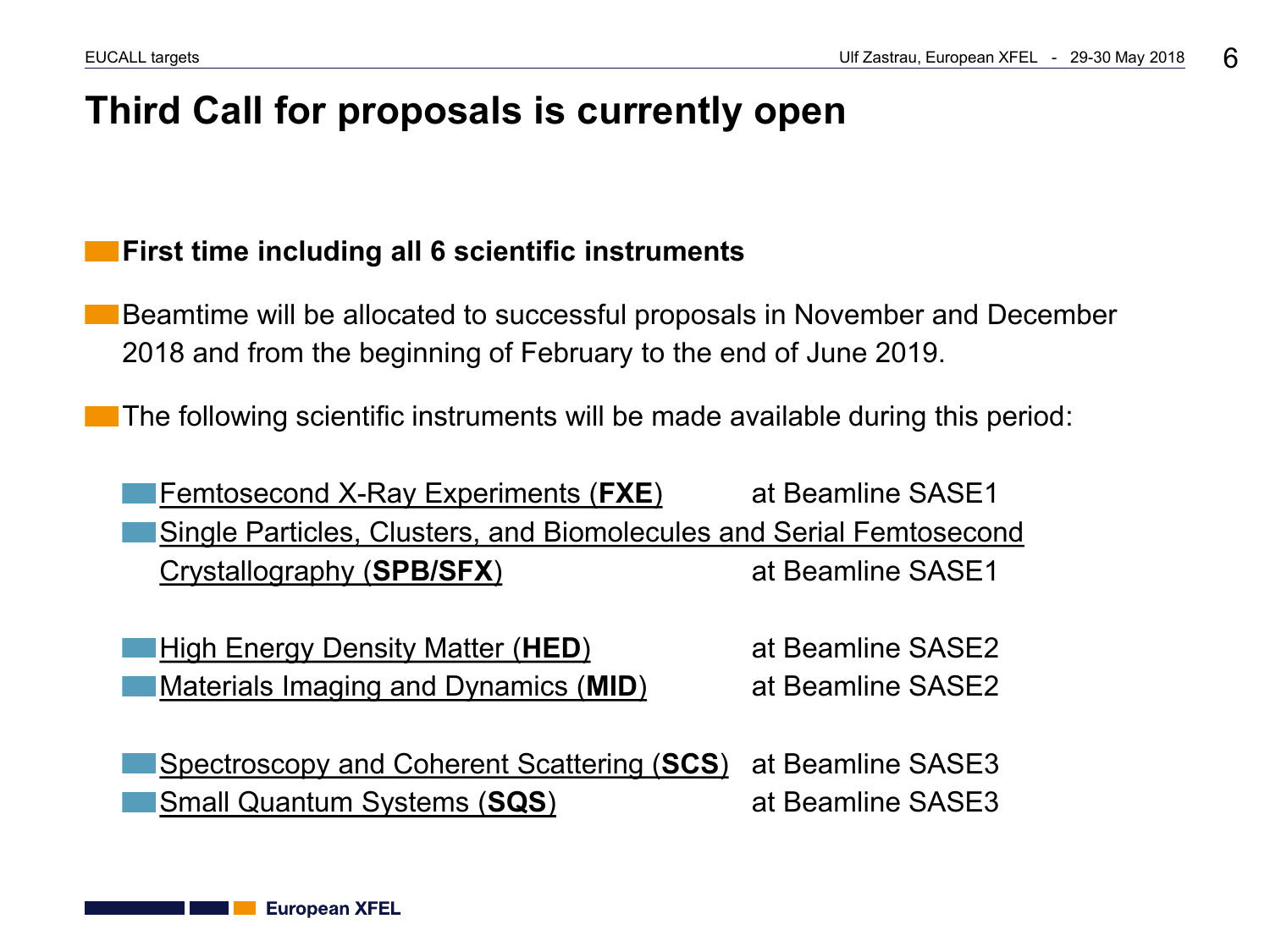# Unique capabilities arise when:

# **Couple XFEL beam to powerful drivers**

#### **Powerful Optical Lasers**

- 100 J 15 ns 10 Hz  $\rightarrow$  second-of-its kind after HILASE
- 400 TW 30 fs 10 Hz
- Proposal for kJ laser > 2022

### **Diamond Anvil Cells**

- dynamic DAC
- pulsed laser heated DAC
- double-stage DAC

**X-ray pump (-probe)** (tight focus; BMBF Split-and-Delay Line )

**Pulsed magnetic fields** (< 60 T, proposal)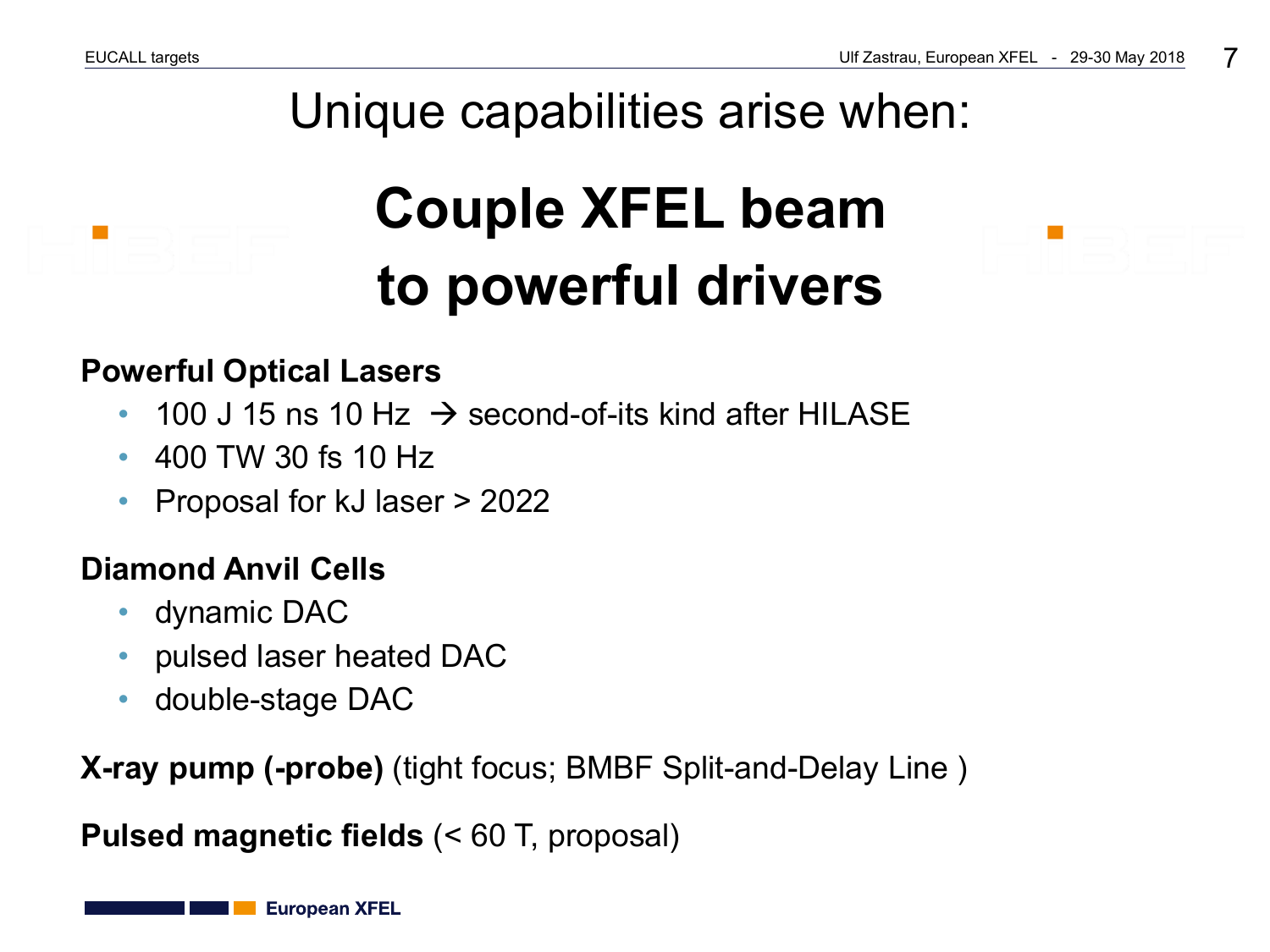### **HED instrument: scientific agenda**

**Laser Compression** Shock & ramp compression



IC 2 for precision XRD IC 1 for XRD, IXS, XES DIPOLE-100X ns laser

**Condensed Matter in Strong Magnetic Fields** Correlated systems,

magnetic order, superconductivity



Goniometer in IA 2 split or 60 T solenoid coils

#### **Relativistic Laser-Plasmas**

Electron transport, Instabilities and filamentation, Particle acceleration, High EM fields



IC 1 Multi-100 TW laser

**Diamond Anvil Cells** Fast dynamic piezo DAC Pulsed laser heated DAC Double-stage DAC



IC 2 for precision XRD Dynamic DAC, pulsed lasers **Isochoric X-ray excitation** Transport properties, Hollow atoms, rates



IC 1 for XES, IXS, XRD Intense X-ray pulses, SDL

Many more:

Strongly excited materials QED vacuum birefringence Self-sustained reactions

…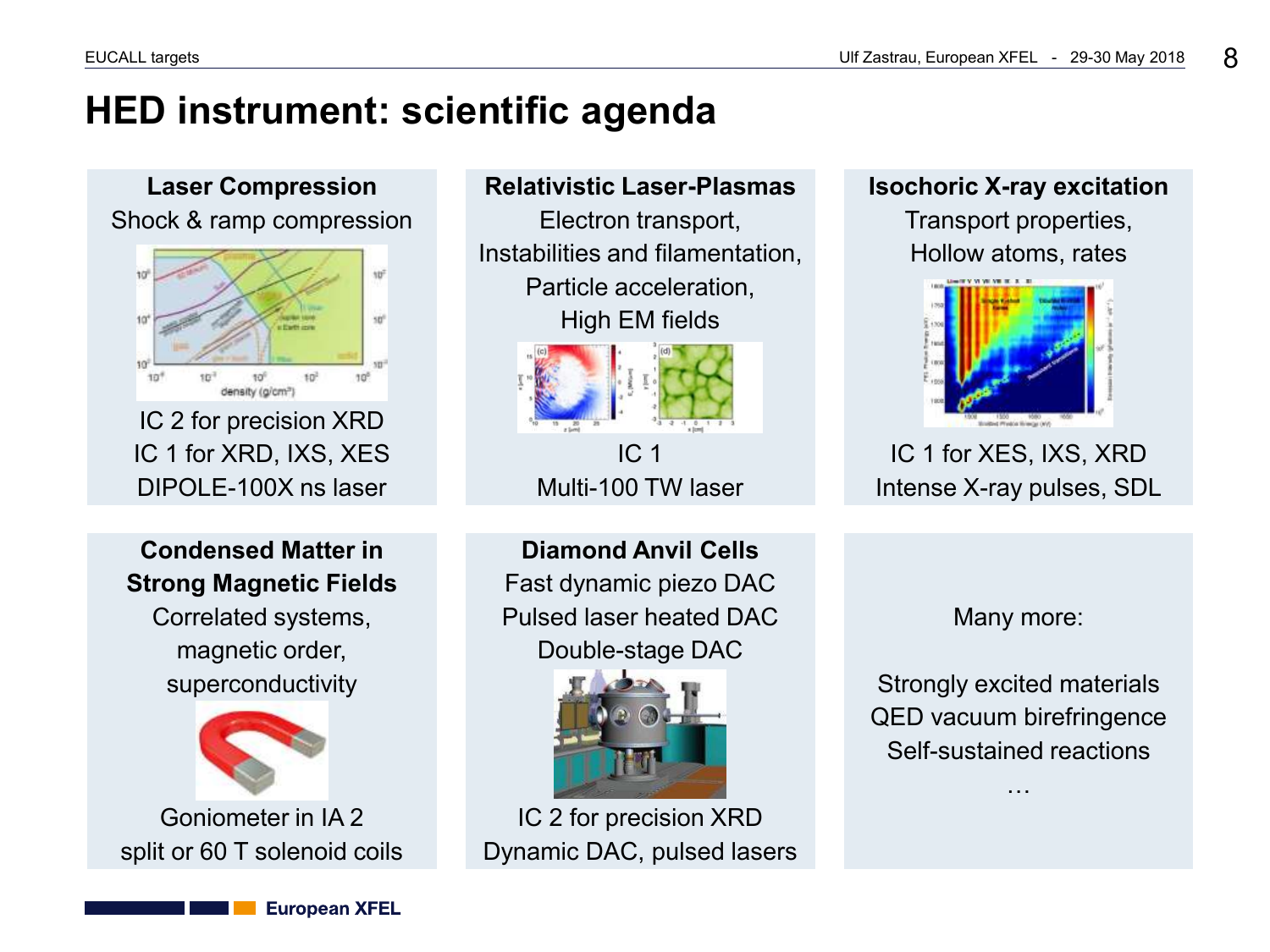### **Types of targets needed (selection)**

Relativistic laser plasmas

Plain foils (polycrystalline)

**Foils with micro-dots, embedded structures (gratings, interfaces), cones, ...** 

Jet targets (high rep rate proton / ion acceleration)

Laser shock compression

Layered targets (CH ablators; sandwich/tapers from CH, diamond, … )

**LiF/sapphire/quartz windows for VISAR, defined glue layer** 

**X-ray heating** 

**Foils (maybe sandwiched between CH taper)** 

**Locally doped samples** 

Diamond Anvil Cells

Grow crystals of certain minerals/metals, also under pressure

**FIB** preparation, micro manipulation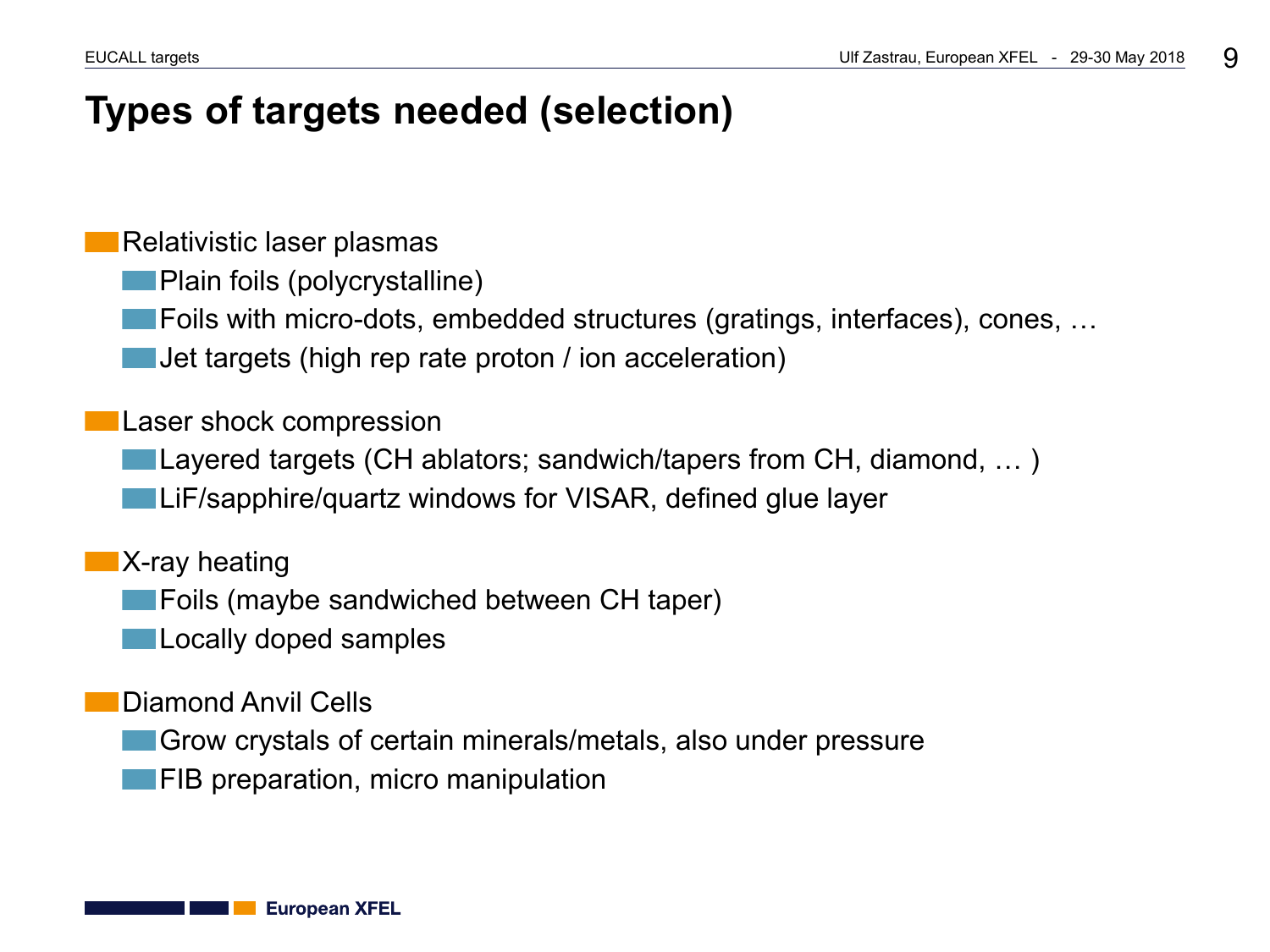### **High repetition rate – demands for mass production**

#### **Typical experiment is 5 days 12 hours each**

- Reduce by 1 day for alignment
- **Per campaign day, effective shot time is 25% (3h)**
- Operation at 1 Hz is more realistic than 10 Hz (positioning)
- $\rightarrow$  4  $*$  3 hours ~43'000 seconds  $\rightarrow$  40'000 targets

#### **For solid targets, we need:**

- **Nass production**
- Mass metrology
- Debris management (!)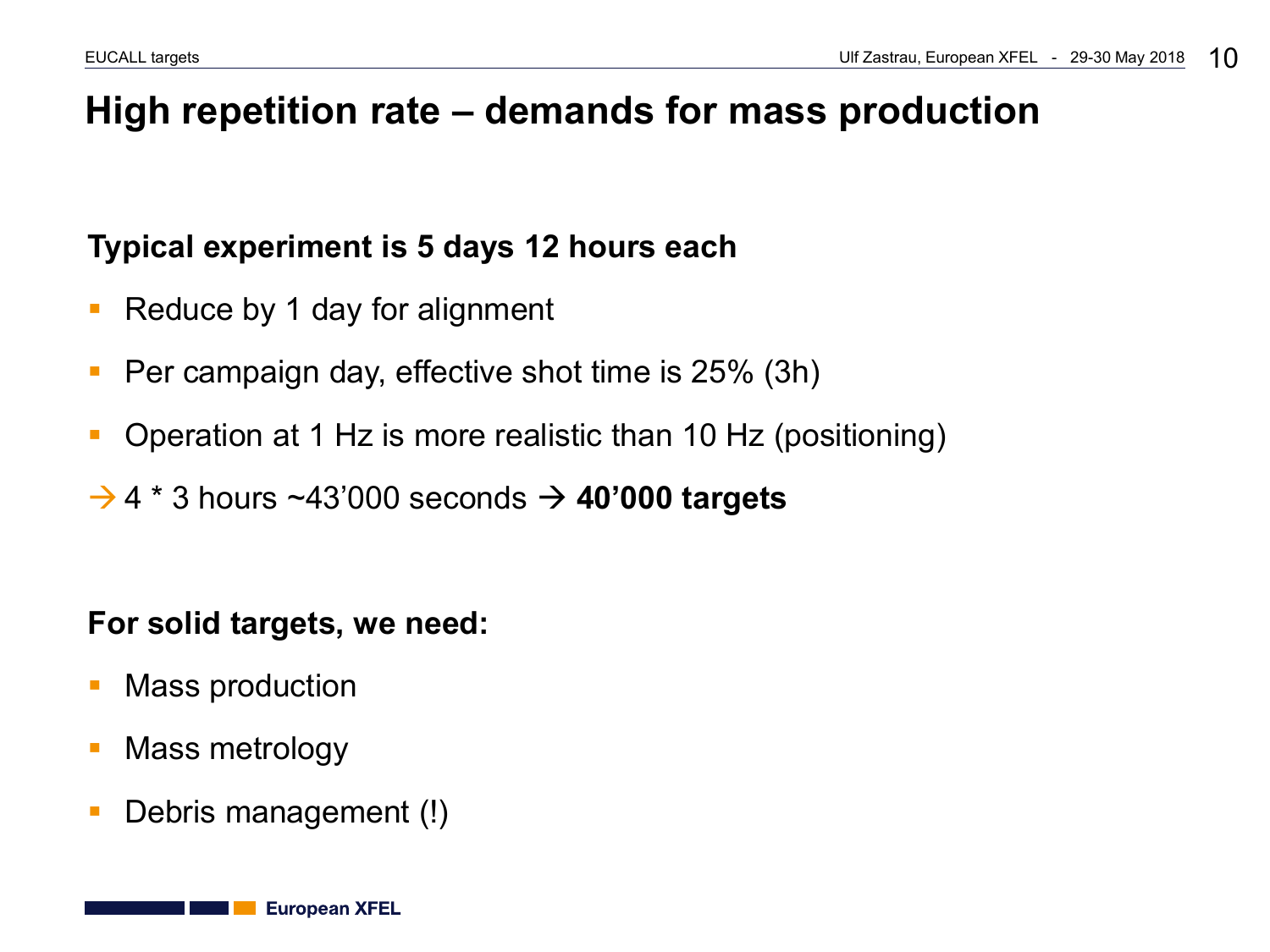### **How many samples fit onto a sample frame?**

#### **Sample frame 100 x 100 mm²**

**X-ray heating** Shots can be placed every 0.2 mm  $\rightarrow$  500x500 shots = 250'000 at **10 Hz** this target frame could last **7 hours**.

Relativistic laser plasmas Shot can be placed every 5 mm: 20 x 20 shots  $=$  400 shots at **1 Hz** this target frame could last **7 minutes**.

Laser shock compression

Shot can be placed every 5 mm: 20 x 20 shots = 400 shots (good phase plates!) at **0.1 Hz** this target frame could last **1 hour.**

**Time to change target frame ~ several minutes. …using an in-vacuum sample change mechanism.**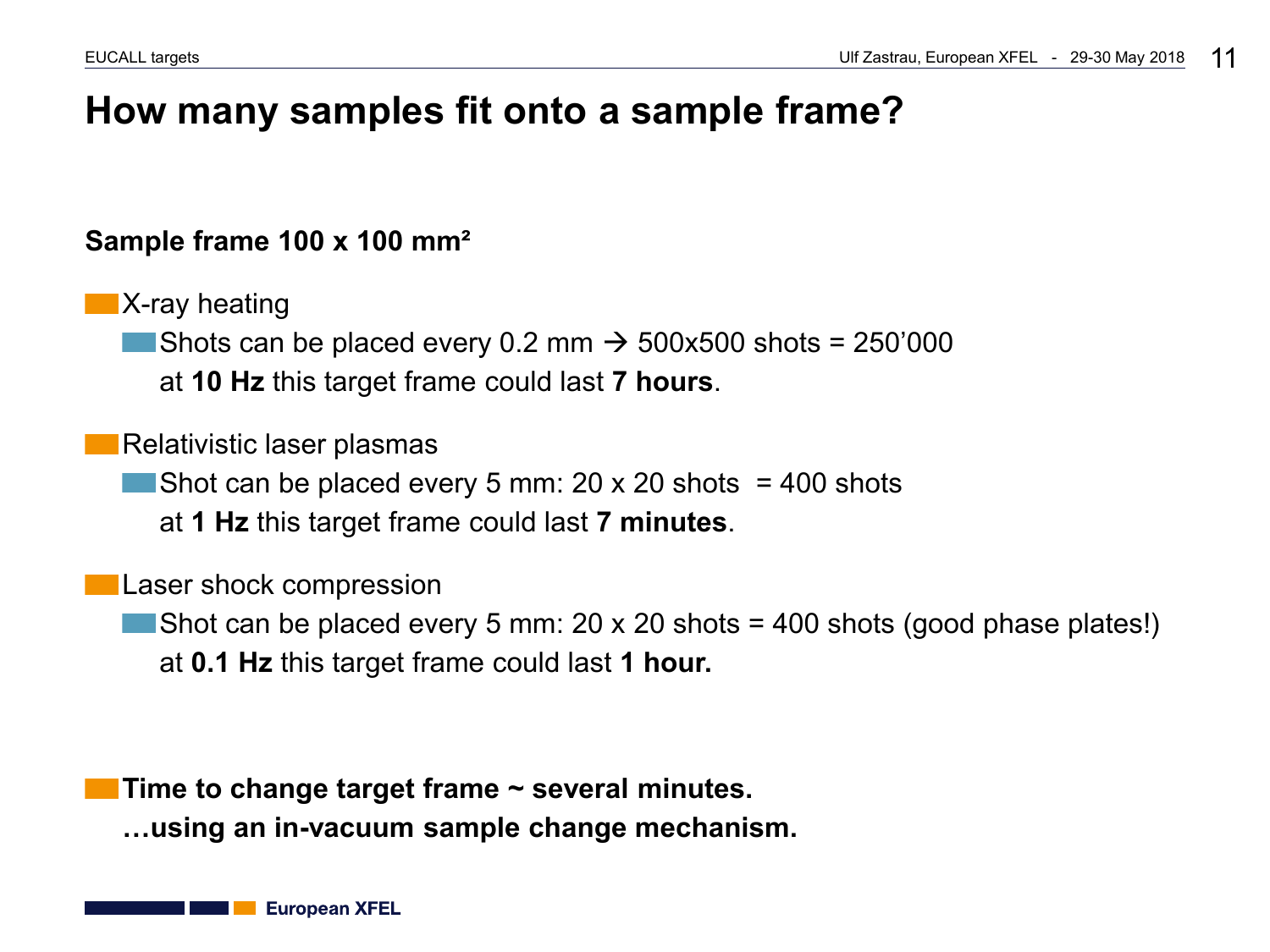

**Designed by C. Deiter, sample environment group**

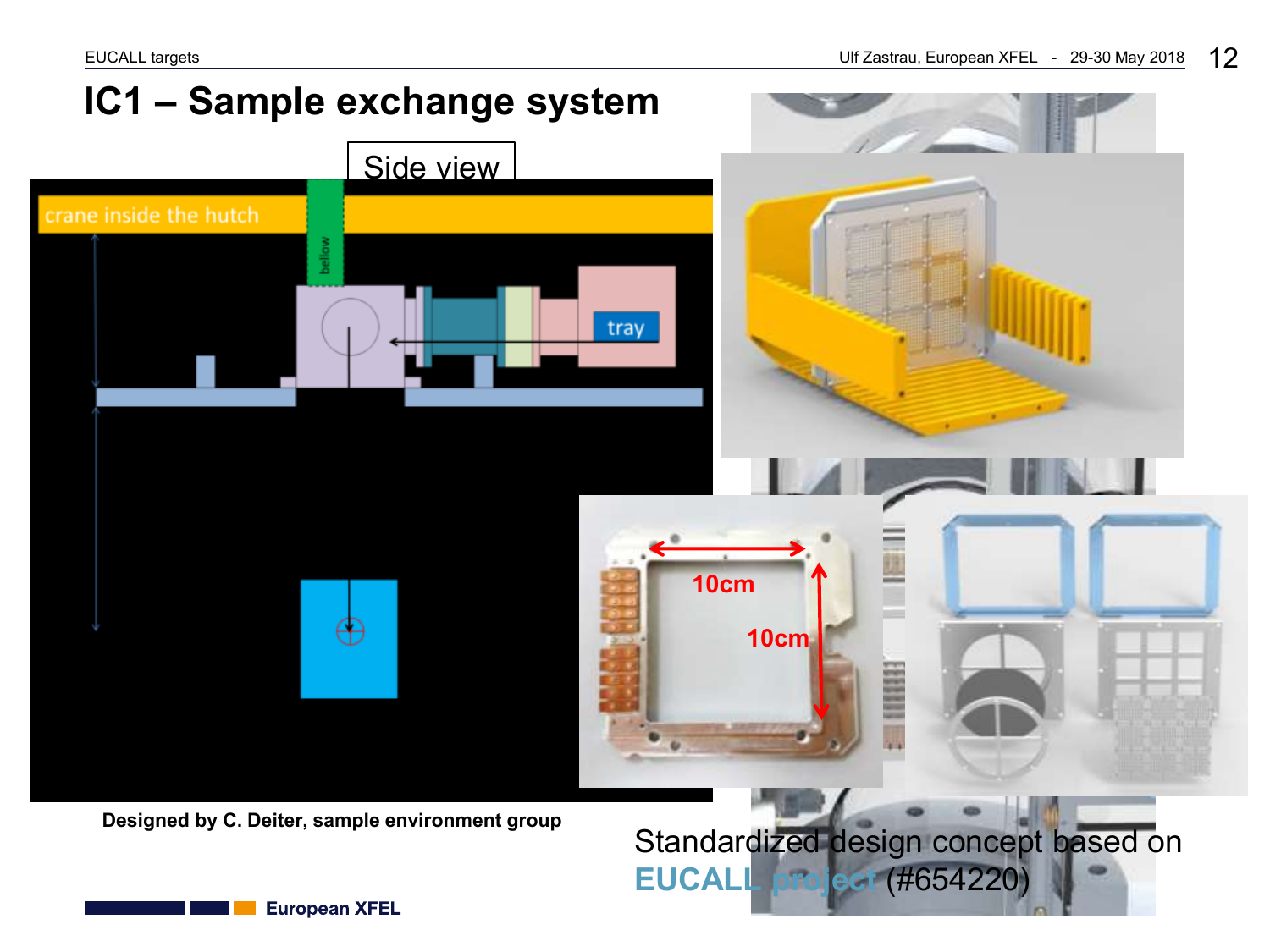80 V V V

### **EMP – ceramic insulation on target post**



**first EMP tests of stages and motors in collaboration with DRACO team at HZDR**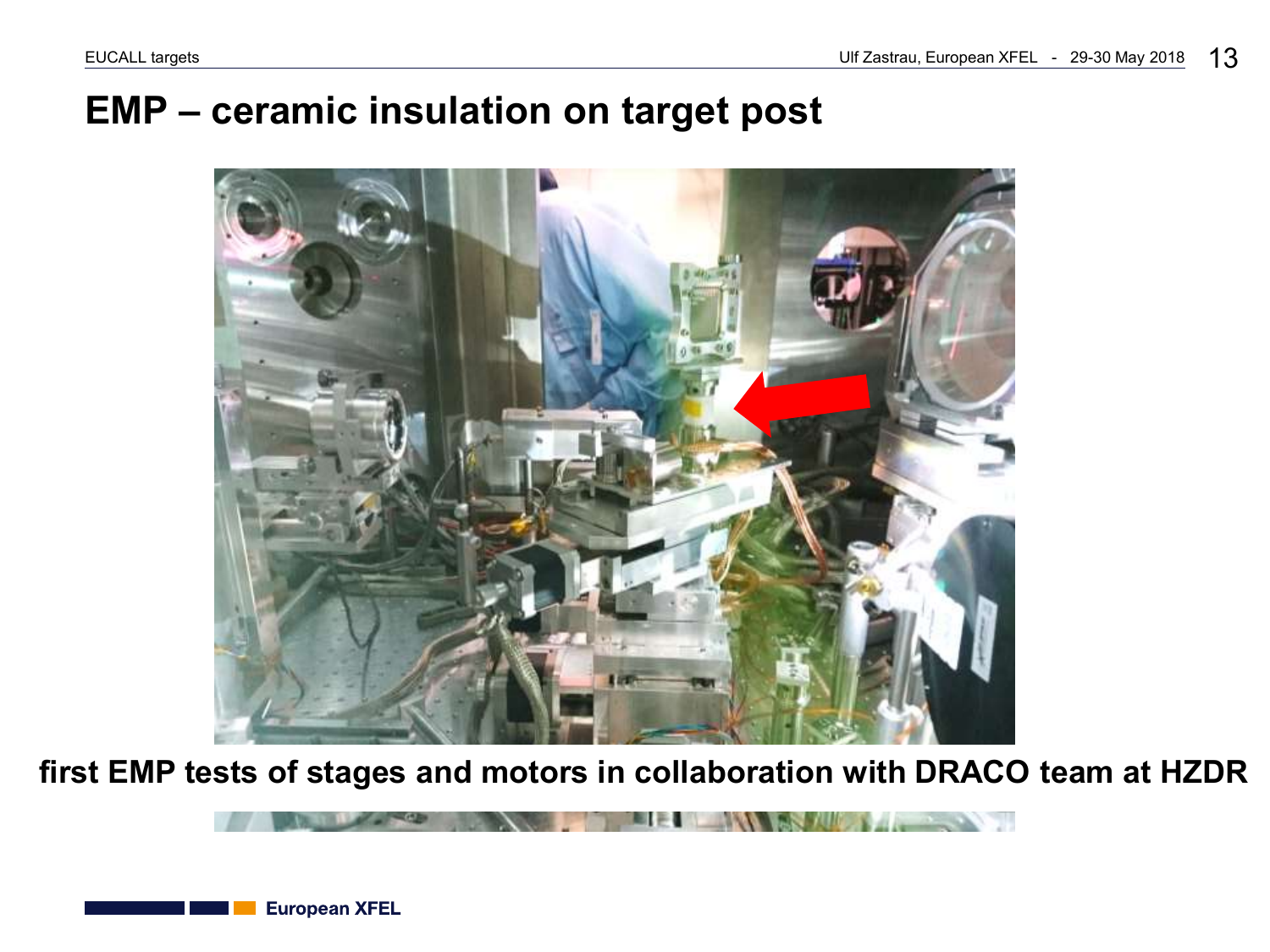### **A catalogue of available cryogenic liquid jets**



Courtesy of J. Kim (SLAC)

Performance of cylindrical jets using Deuterium, Methane  $(CH<sub>4</sub>)$  and Argon successfully demonstrated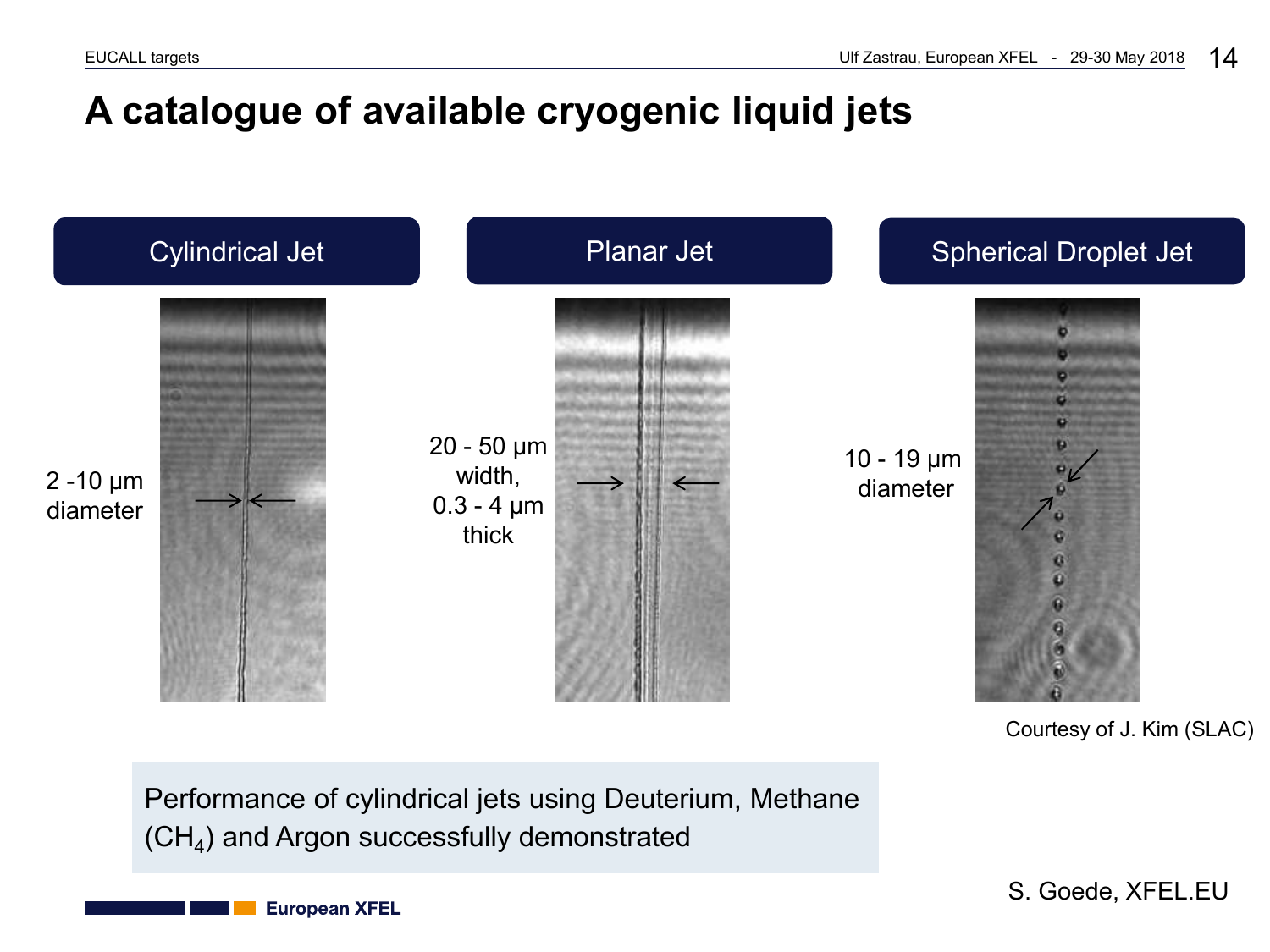### **Target fabrication lab**

**HED will only reach 100% efficiency if users can, within hours or a day, modify and optimize their targets.**

- XFEL supports the establishment of an on-site target laboratory in upcoming XULAB building, ready by > 2021.
- DESY offers interim space from fall 2018, to have a basic target lab when x-ray commissioning starts at HED (February 2019).
- Personnel should be installed as the head of this lab, within XFEL "sample environment group". Synergies in metrology.
- We will define initial instrumentation asap.